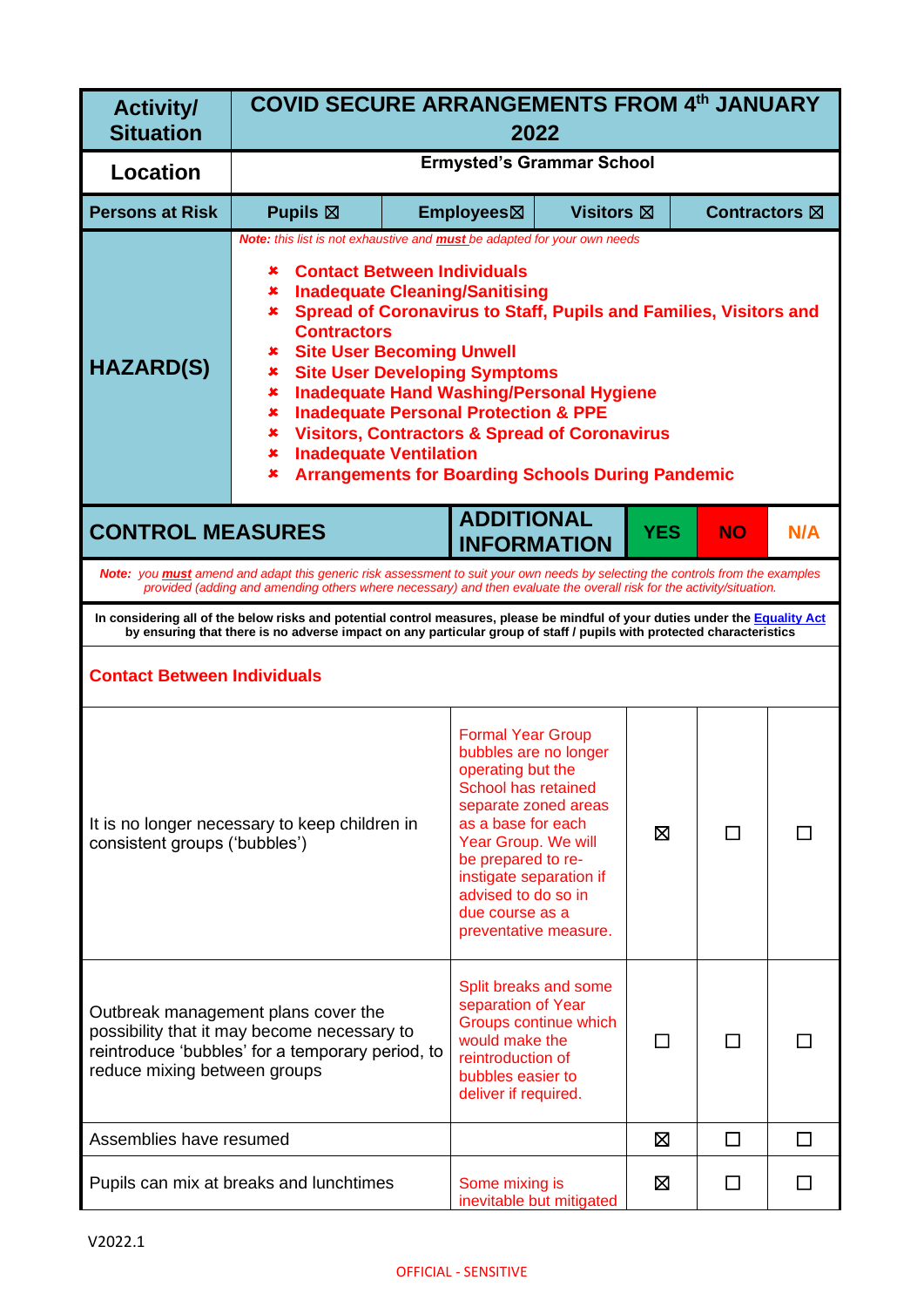|                                                                                                                                                                                                                                                                 | by split breaks and<br>separation of Year<br>Groups in Refectory.                                                                                                                                                                                                                                                                                                                                                                                                                                                                                                                |   |    |  |
|-----------------------------------------------------------------------------------------------------------------------------------------------------------------------------------------------------------------------------------------------------------------|----------------------------------------------------------------------------------------------------------------------------------------------------------------------------------------------------------------------------------------------------------------------------------------------------------------------------------------------------------------------------------------------------------------------------------------------------------------------------------------------------------------------------------------------------------------------------------|---|----|--|
| Given the likely gap in COVID-19 cancellation<br>related insurance, schools considering booking<br>a new educational visit, whether domestic or<br>international, are advised to ensure that any<br>new bookings have adequate financial<br>protection in place | The School has moved<br>its insurance<br>arrangements to the<br><b>DfE's Risk Protection</b><br>Arrangement (RPA).<br>The extent of cover for<br>both travel within the<br>UK and internationally<br>has been reviewed<br>and assessed to<br>determine where that<br>alone is sufficient and<br>where additional<br>external provision is<br>likely to be required.<br>No trip will be<br>authorised without the<br>insurance<br>arrangements being<br>reviewed by the<br><b>School Business</b><br>Leader.<br>Currently there are no<br>international trips<br>planned in 2022. | ⊠ | ΙI |  |
| Schools can undertake educational day visits                                                                                                                                                                                                                    | Any plans are and will<br>be kept under<br>continual review based<br>on changing<br>circumstances and<br>guidance.                                                                                                                                                                                                                                                                                                                                                                                                                                                               | ⊠ |    |  |
| Schools can undertake domestic residential<br>education visits                                                                                                                                                                                                  | Any plans are and will<br>be kept under<br>continual review based<br>on changing<br>circumstances and<br>guidance.                                                                                                                                                                                                                                                                                                                                                                                                                                                               | ⊠ | ΙI |  |
| International educational visits that have<br>previously been deferred or postponed can<br>take place from September 2021 and new<br>international visits for the future can be<br>organised                                                                    | All previous trips were<br>cancelled and the<br>money committed was<br>recovered.                                                                                                                                                                                                                                                                                                                                                                                                                                                                                                | ⊠ |    |  |
| School has resumed all before and after-school<br>educational activities and wraparound<br>childcare for pupils                                                                                                                                                 | Lunchtime and after<br>school clubs and<br>activities have<br>resumed. However,<br>similar precautions to<br>those in operation<br>during the day are<br>incorporated - such as<br>the maximisation of                                                                                                                                                                                                                                                                                                                                                                           | ⊠ |    |  |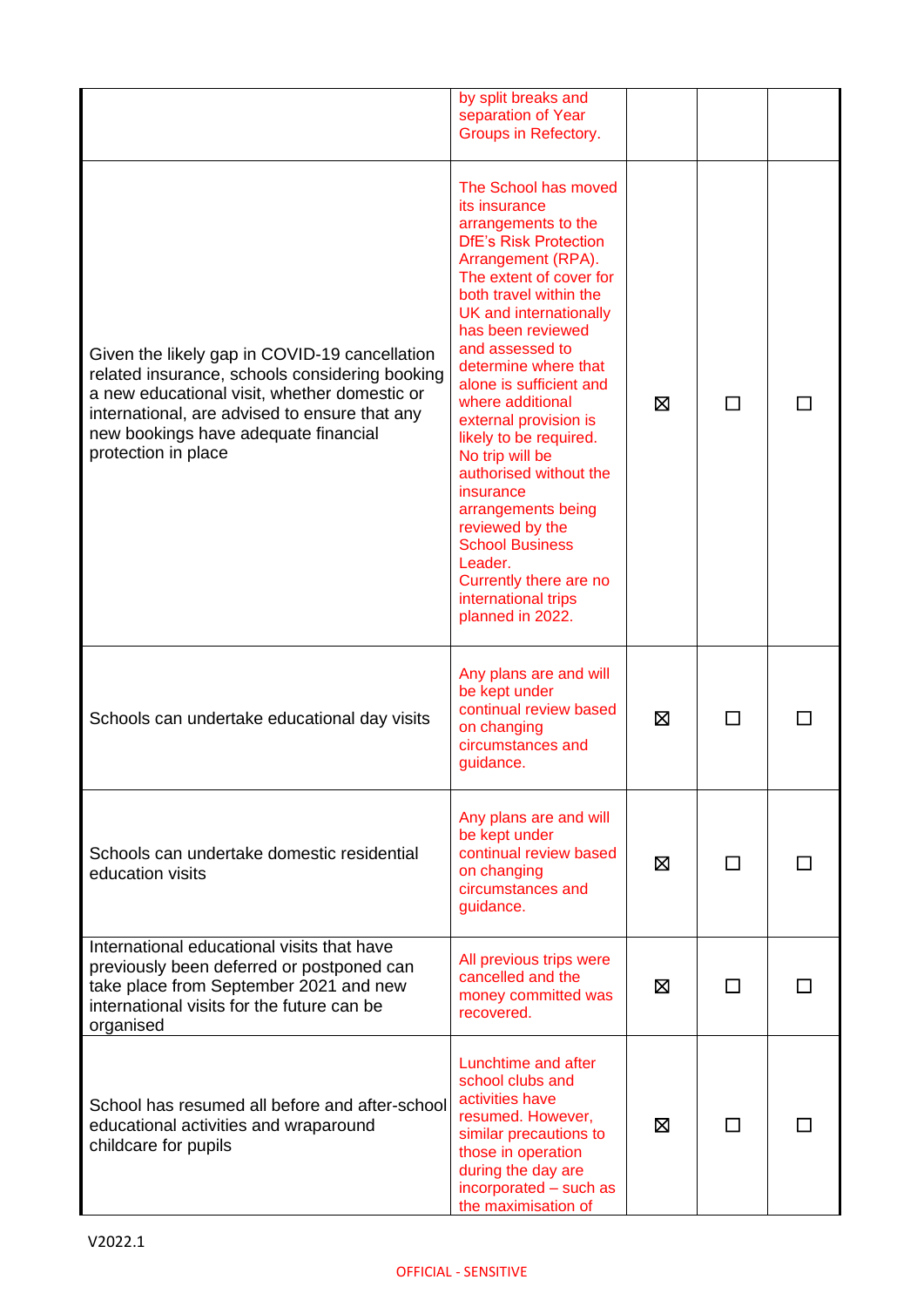|                                                                                                                                                                                                                                                                                                                                    | ventilation, the spacing<br>of individuals where<br>feasible (for example,<br>music groups),<br>additional cleaning<br>after use.                                                                                                                                                                                                                                                                                                                          |   |   |  |
|------------------------------------------------------------------------------------------------------------------------------------------------------------------------------------------------------------------------------------------------------------------------------------------------------------------------------------|------------------------------------------------------------------------------------------------------------------------------------------------------------------------------------------------------------------------------------------------------------------------------------------------------------------------------------------------------------------------------------------------------------------------------------------------------------|---|---|--|
| <b>Inadequate Cleaning/Sanitising</b>                                                                                                                                                                                                                                                                                              |                                                                                                                                                                                                                                                                                                                                                                                                                                                            |   |   |  |
| A cleaning schedule that includes regular<br>cleaning of areas and equipment (for example,<br>twice per day), with a particular focus on<br>frequently touched surfaces is in place                                                                                                                                                | The abolition of Year<br>Group bubbles from<br>September 2021<br>removed the<br>requirement to clean<br>rooms between their<br>use by different groups<br>of pupils.<br>However, the School<br>retained some of the<br>additional cleaning<br>resource that was<br>introduced during the<br>earlier stages of the<br>pandemic and there<br>are cleaning staff on<br>site throughout the day<br>tasked with cleaning<br>communal areas and<br>touch points. | ⊠ |   |  |
| Electronic entry systems and keypads are<br>regularly sanitised particularly first thing in the<br>morning and where possible after each use                                                                                                                                                                                       | Part of the continuing<br>regime.                                                                                                                                                                                                                                                                                                                                                                                                                          | ⊠ | □ |  |
| Bins for tissues and other rubbish are emptied<br>throughout the day                                                                                                                                                                                                                                                               | Part of the continuing<br>regime.                                                                                                                                                                                                                                                                                                                                                                                                                          | Ø |   |  |
| Stocks of cleaning chemicals, liquid soap,<br>paper towels, tissues, toilet roll, bin bags etc.<br>regularly checked and additional supplies<br>requested as necessary                                                                                                                                                             | Part of the continuing<br>regime.                                                                                                                                                                                                                                                                                                                                                                                                                          | ⊠ | П |  |
| Spread of Coronavirus to Staff, Pupils and Families, Visitors and Contractors                                                                                                                                                                                                                                                      |                                                                                                                                                                                                                                                                                                                                                                                                                                                            |   |   |  |
| Adults who are fully vaccinated and all children<br>and young people aged between 5 and 18<br>years and 6 months identified as a contact of<br>someone with COVID-19 are strongly advised<br>to take a LFD test every day for 7 days and<br>continue to attend their setting as normal,<br>unless they have a positive test result | <b>The latest Government</b><br>guidance has been<br>shared with pupils and<br>parents on each<br>occasion that it<br>changes.                                                                                                                                                                                                                                                                                                                             | 区 | П |  |
| Daily testing of close contacts applies to all<br>contacts who are:<br>fully vaccinated adults - people who<br>have had 2 doses of an approved<br>vaccine                                                                                                                                                                          | The definitions and<br>latest Government<br>guidance has been<br>shared with pupils and<br>parents on each                                                                                                                                                                                                                                                                                                                                                 | ⊠ |   |  |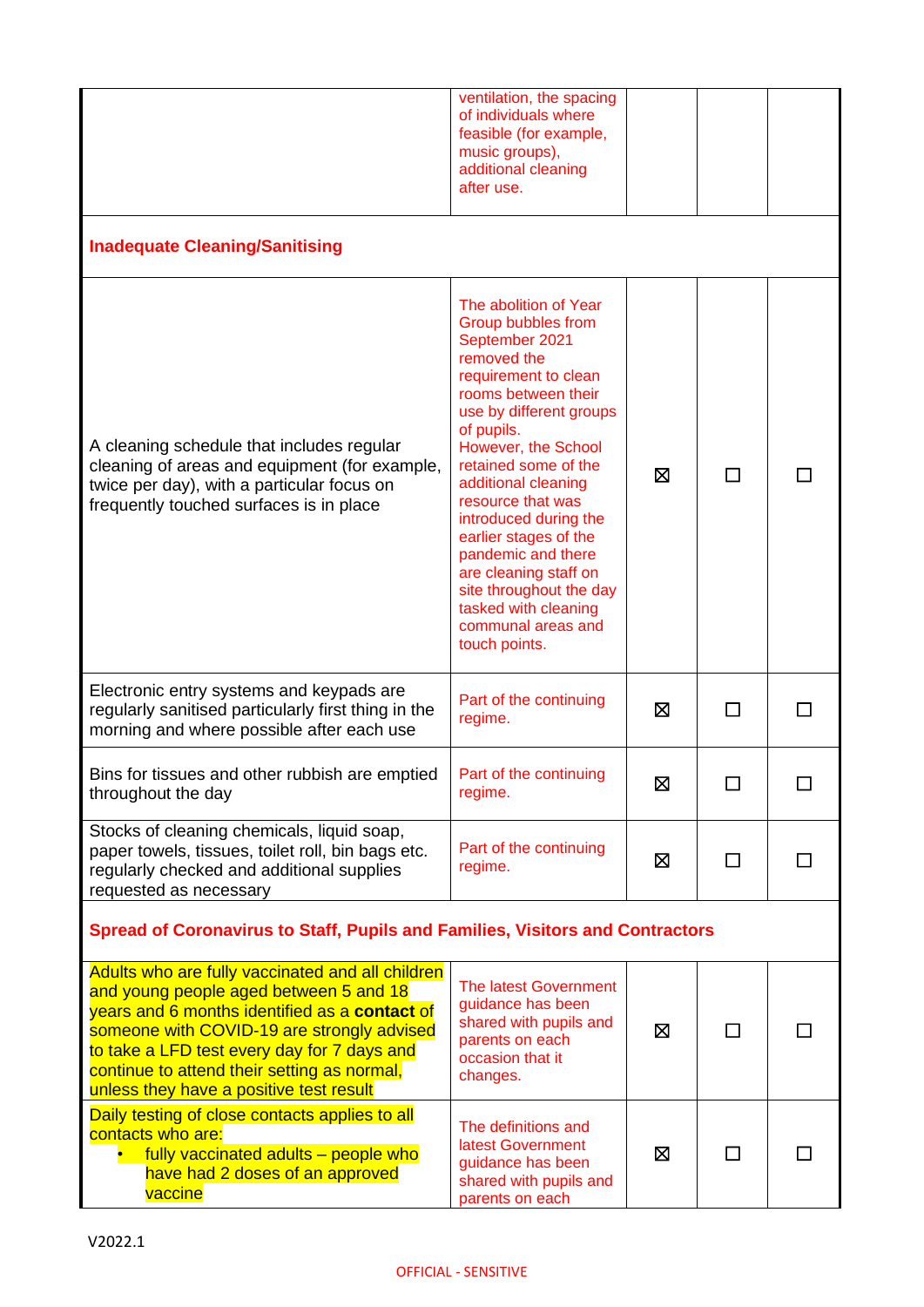| all children and young people aged 5 to<br>18 years and 6 months, regardless of<br>their vaccination status<br>people who are not able to get<br>vaccinated for medical reasons<br>people taking part, or have taken part,<br>in an approved clinical trial for a<br><b>COVID-19 vaccine</b>                                                              | occasion that it<br>changes.                                                                                                                                                |    |          |   |
|-----------------------------------------------------------------------------------------------------------------------------------------------------------------------------------------------------------------------------------------------------------------------------------------------------------------------------------------------------------|-----------------------------------------------------------------------------------------------------------------------------------------------------------------------------|----|----------|---|
| <b>Pupils with SEND identified as close contacts</b><br>should be supported by their school and<br>their families to agree the most appropriate<br>route for testing including, where appropriate,<br>additional support to assist swabbing.                                                                                                              |                                                                                                                                                                             | ΙI | <b>I</b> | Σ |
| 18-year-olds are treated in the same way as<br>children until 6 months after their 18th<br>birthday, to allow them the opportunity to get<br>fully vaccinated. At which point, they will be<br>subject to the same rules as adults and so if<br>they choose not to get vaccinated, they will<br>need to self-isolate if identified as a close<br>contact. | Noted and understood<br>and will be<br>communicated and<br>applied to any students<br>who qualify.                                                                          | ⊠  | $\Box$   |   |
| Close contacts will be identified via NHS Test<br>and Trace                                                                                                                                                                                                                                                                                               | <b>The School's Senior</b><br>Leadership Team are<br>no longer following up<br>detailed contact<br>tracing.<br>Information<br>communicated to staff,<br>parents and pupils. | ⊠  | П        |   |
| Contacts from a school setting<br>will only be traced by NHS Test and Trace<br>where the positive case or their parent<br>specifically identifies the individual as being a<br>close contact                                                                                                                                                              | <b>The School's Senior</b><br>Leadership Team are<br>no longer following up<br>detailed contact<br>tracing but will assist if<br>requested.                                 | ⊠  |          |   |
| Contact with individuals who are required to<br>self-isolate is minimised by ensuring they do<br>not attend the school                                                                                                                                                                                                                                    | Information<br>communicated to staff,<br>parents and pupils.                                                                                                                | ⊠  |          |   |
| Pupils, staff and other adults must not come<br>into the school if they have symptoms, have<br>had a positive test result or other reasons<br>requiring them to stay at home due to the risk<br>of them passing on COVID-19 (for example,<br>they are required to quarantine)                                                                             | Information<br>communicated to staff,<br>parents and pupils.                                                                                                                | ⊠  | ΙI       |   |
| If a parent or carer insists on a pupil attending<br>your school, you can take the decision to<br>refuse the pupil if, in your reasonable<br>judgement, it is necessary to protect other<br>pupils and staff from possible infection with<br>COVID-19.                                                                                                    | Noted and understood<br>and will be addressed<br>by Headmaster and<br><b>Senior Leadership</b><br>Team in the unlikely<br>event of the situation<br>arising.                | ⊠  |          |   |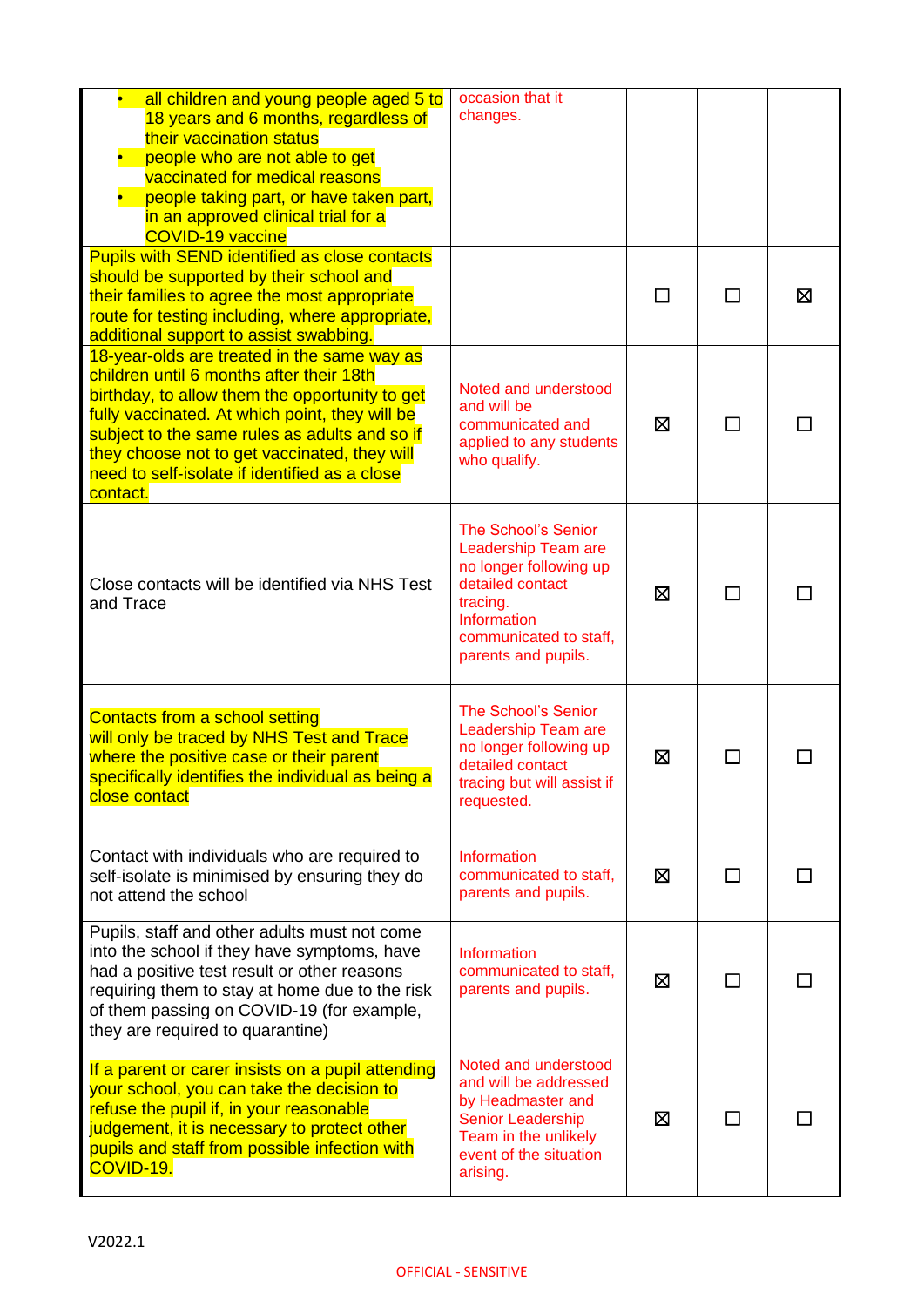| Schools are not required to use the NHS<br>COVID Pass, unless they are holding a specific<br>event (such as a reception, concert or party)<br>that meets the attendance thresholds                                                                                                                                                                                                             | All attendees have<br>been asked to take<br>lateral-flow tests prior<br>to attending any<br>events and will<br>continue to be<br>reminded of the<br>current Public Health<br>guidance on each<br>occasion.                                                                         | ⊠ | П            |   |
|------------------------------------------------------------------------------------------------------------------------------------------------------------------------------------------------------------------------------------------------------------------------------------------------------------------------------------------------------------------------------------------------|------------------------------------------------------------------------------------------------------------------------------------------------------------------------------------------------------------------------------------------------------------------------------------|---|--------------|---|
| The NHS COVID Pass is not used as a<br>condition of entry for education or related<br>activities such as exams, teaching, extra-<br>curricular activities or any other day-to-day<br>activities that are part of education or training                                                                                                                                                         |                                                                                                                                                                                                                                                                                    | ⊠ | П            |   |
| Settings will continue to have a role in working<br>with health protection teams in the case of a<br>local outbreak. If there is a substantial increase<br>in the number of positive cases in a setting or if<br>central government offers the area an<br>enhanced response package, a director of<br>public health might advise a setting to<br>temporarily reintroduce some control measures | Any significant number<br>of absences have<br>been and will be<br>shared and reported<br>as appropriate for<br>further external<br>guidance.                                                                                                                                       | ⊠ | П            |   |
| The Operational Guidance sets out the<br>measures that all education settings should<br>have in place to manage transmission of<br>COVID-19 day to day. For most settings it will<br>make sense to think about taking extra action if<br>the number of positive cases substantially<br>increases. This is because it could indicate<br>transmission is happening in the setting                | The School has<br>contacted and will<br>continue to work with<br>the Local Authority and<br><b>Public Health England</b><br>to advise them of case<br>numbers in the School<br>community.                                                                                          | ⊠ | П            |   |
| All settings should seek public health advice if<br>a pupil, student, child or staff member is<br>admitted to hospital with COVID-19. They can<br>do this by phoning the DfE helpline (0800 046<br>8687, option 1), or in line with other local<br>arrangements.                                                                                                                               |                                                                                                                                                                                                                                                                                    | ⊠ | $\mathsf{L}$ |   |
| From 13 December office workers who can<br>work from home should do so                                                                                                                                                                                                                                                                                                                         | Staff are aware of the<br>Government<br>instruction and a very<br>limited number may do<br>so (particularly those<br>working during school<br>holiday periods), but<br>the vast majority are<br>required to be on site<br>to fulfil their roles<br>whilst pupils are in<br>school. | ⊠ |              |   |
| Children and young people previously<br>considered CEV should attend their school and<br>should follow the same COVID-19 guidance as<br>the rest of the population. In some<br>circumstances, a child or young person may                                                                                                                                                                      | There are no pupils to<br>whom this applies<br>currently.                                                                                                                                                                                                                          |   |              | ⊠ |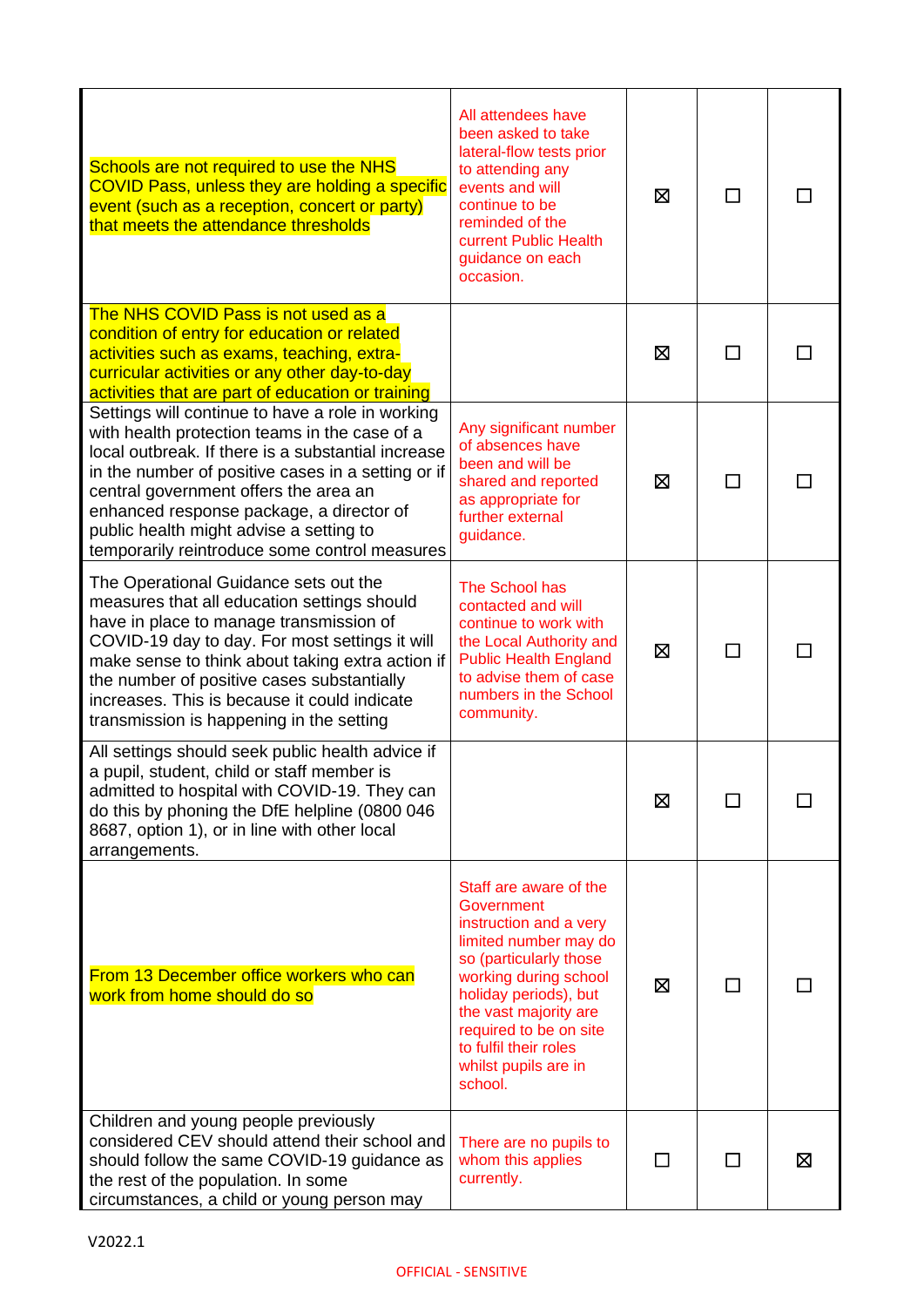| have received personal advice from their<br>specialist or clinician on additional precautions<br>to take and they should continue to follow that<br>advice                                                                                                                                                                                                                                                                                                                        |                                                                                                                                                                                                                                                                                                                                                                                                                                                                                                                                                                                        |         |   |   |
|-----------------------------------------------------------------------------------------------------------------------------------------------------------------------------------------------------------------------------------------------------------------------------------------------------------------------------------------------------------------------------------------------------------------------------------------------------------------------------------|----------------------------------------------------------------------------------------------------------------------------------------------------------------------------------------------------------------------------------------------------------------------------------------------------------------------------------------------------------------------------------------------------------------------------------------------------------------------------------------------------------------------------------------------------------------------------------------|---------|---|---|
| Individual risk assessments for colleagues<br>formally considered to be CEV are undertaken<br>and reviewed regularly                                                                                                                                                                                                                                                                                                                                                              | There are no staff to<br>whom this applies<br>currently.                                                                                                                                                                                                                                                                                                                                                                                                                                                                                                                               | $\perp$ | П | ⊠ |
| <b>Pregnant women should follow the latest</b><br>government guidance and avoid anyone who<br>has symptoms of coronavirus. Pregnant<br>women should be particularly attentive to social<br>distancing. Pregnant colleagues should follow<br>the same guidance as for previously defined<br>CEV colleagues and an individual covid risk<br>assessment should be completed and regularly<br>reviewed in addition to the New and Expectant<br>Mother (NEM) workplace risk assessment | Guidance has been<br>shared previously and<br>any staff to whom it<br>might apply invited to<br>contact the<br><b>Headmaster</b> in<br>confidence.<br><b>Adjustments have</b><br>previously been made<br>where appropriate but<br>there are no staff to<br>whom this applies<br>currently.                                                                                                                                                                                                                                                                                             | ⊠       | П |   |
| All employers have a duty of care to their<br>employees, and this extends to their mental<br>health.<br>Make sure you have explained to all staff the<br>measures you are putting in place. Discuss<br>with all staff any changes in place as part of<br>these measures.<br>Because some staff may be particularly<br>anxious about returning, you may need extra<br>systems in place to support staff wellbeing                                                                  | The Headmaster wrote<br>to staff at the<br>beginning of<br>September and the<br><b>School Business</b><br>Leader presented<br>information at the<br><b>INSET</b> session on the<br>first day of the Autumn<br>Term.<br><b>Further discussions</b><br>and support has been<br>provided to individuals<br>who have expressed<br>concerns, including<br>offering contacts for<br>confidential<br>counselling.<br><b>Practical adjustments</b><br>have also been made<br>to rooming<br>arrangements and<br>accommodation to try<br>and address concerns<br>where they have been<br>raised. | ⊠       | П |   |
| <b>Site User Becoming Unwell</b>                                                                                                                                                                                                                                                                                                                                                                                                                                                  |                                                                                                                                                                                                                                                                                                                                                                                                                                                                                                                                                                                        |         |   |   |
| If anyone in school develops COVID-19<br>symptoms, however mild, they are sent home<br>and told they should follow public health<br>advice                                                                                                                                                                                                                                                                                                                                        | Procedures in place.                                                                                                                                                                                                                                                                                                                                                                                                                                                                                                                                                                   | ⊠       | П |   |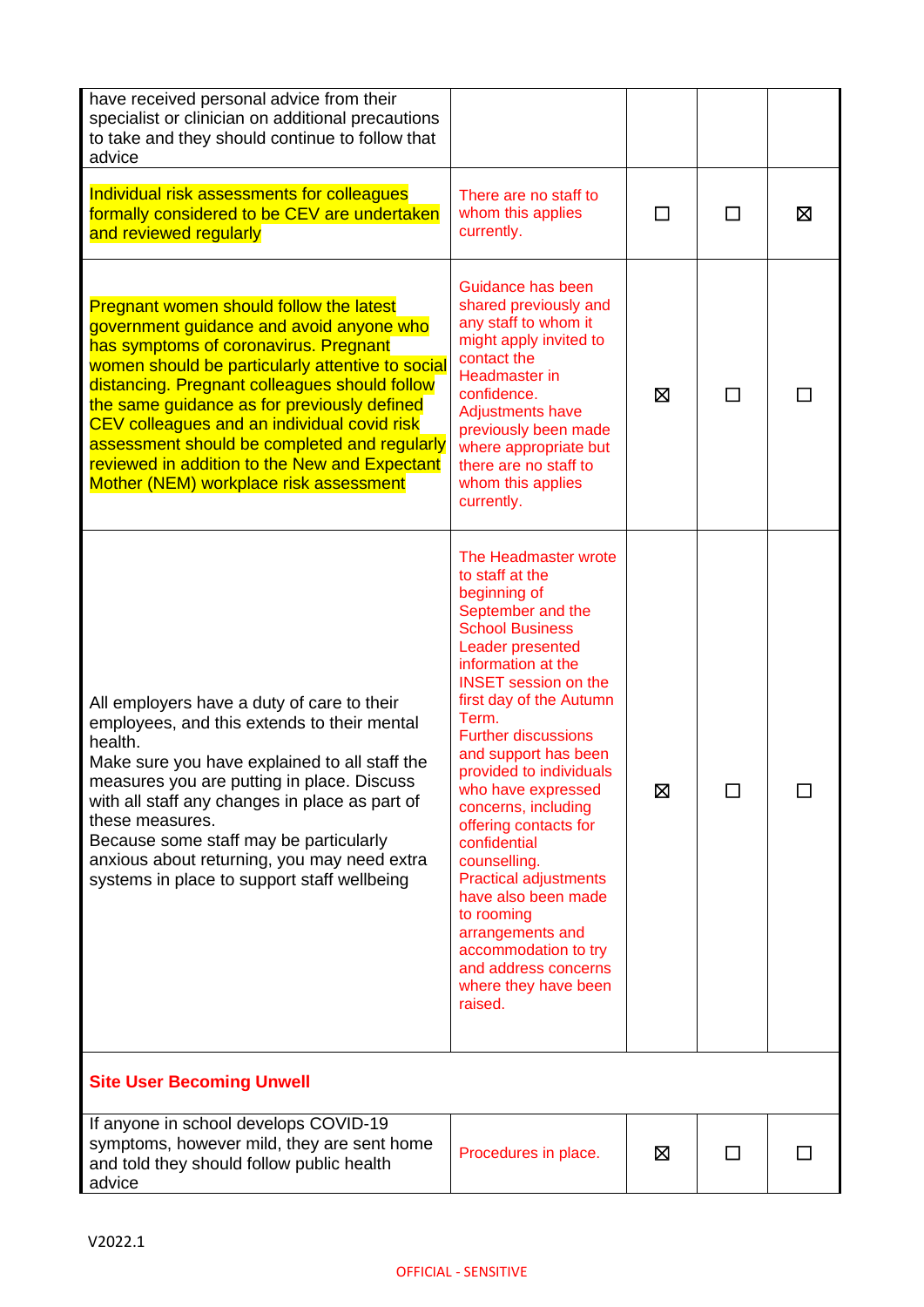| If a pupil is awaiting collection, they should be<br>left in a room on their own if possible and safe<br>to do so. A window should be opened for fresh<br>air ventilation if possible                                                              | The existing procedure<br>continues in place to<br>hold any pupil in the<br><b>Medical Room.</b>                                                                                                                                                                                                                                                   | ⊠ |              |        |
|----------------------------------------------------------------------------------------------------------------------------------------------------------------------------------------------------------------------------------------------------|----------------------------------------------------------------------------------------------------------------------------------------------------------------------------------------------------------------------------------------------------------------------------------------------------------------------------------------------------|---|--------------|--------|
| If the pupil needs to go to the toilet while<br>waiting to be collected, they should use a<br>separate toilet if possible. The toilet should be<br>cleaned and disinfected using standard<br>cleaning products before being used by<br>anyone else | <b>Staff providing medical</b><br>support have<br>instructions.<br>Appropriate<br>arrangements<br>established for use of<br>separate toilet which<br>can be isolated<br>following use.                                                                                                                                                             | ⊠ | П            |        |
| PPE should be worn by staff caring for the<br>pupil while they await collection if close<br>contact is necessary                                                                                                                                   | <b>Established</b><br>procedures already in<br>place are being<br>tightened given the<br>increased<br>transmissibility of the<br>Omicron variant with<br>staff advised to utilise<br>wider PPE and not just<br>face coverings. Any<br>pupil being treated in<br>the Medical Room for<br>any reason is also<br>required to wear a face<br>covering. | X |              |        |
| The room used by the pupil awaiting collection<br>should be cleaned after they have left                                                                                                                                                           | Arrangements in place<br>for cleaning of the<br><b>Medical Room once</b><br>vacated.<br>Again, procedures<br>already in place are<br>being tightened given<br>the increased<br>transmissibility of the<br>Omicron variant.                                                                                                                         | 区 |              |        |
| Everyone displaying coronavirus (COVID-19)<br>symptoms should avoid using public transport<br>and, wherever possible, be collected by a<br>member of their family or household                                                                     |                                                                                                                                                                                                                                                                                                                                                    | ⊠ | $\mathsf{L}$ |        |
| In exceptional circumstances, if parents or<br>carers cannot arrange to have their child<br>collected, if age-appropriate and safe to do so<br>the child should walk, cycle or scoot home                                                          |                                                                                                                                                                                                                                                                                                                                                    | ⊠ | $\mathsf{L}$ |        |
| In an emergency, call 999 if the pupil is<br>seriously ill or injured or their life is at risk.                                                                                                                                                    |                                                                                                                                                                                                                                                                                                                                                    | 区 | □            | $\Box$ |
| <b>Site User Developing Symptoms</b>                                                                                                                                                                                                               |                                                                                                                                                                                                                                                                                                                                                    |   |              |        |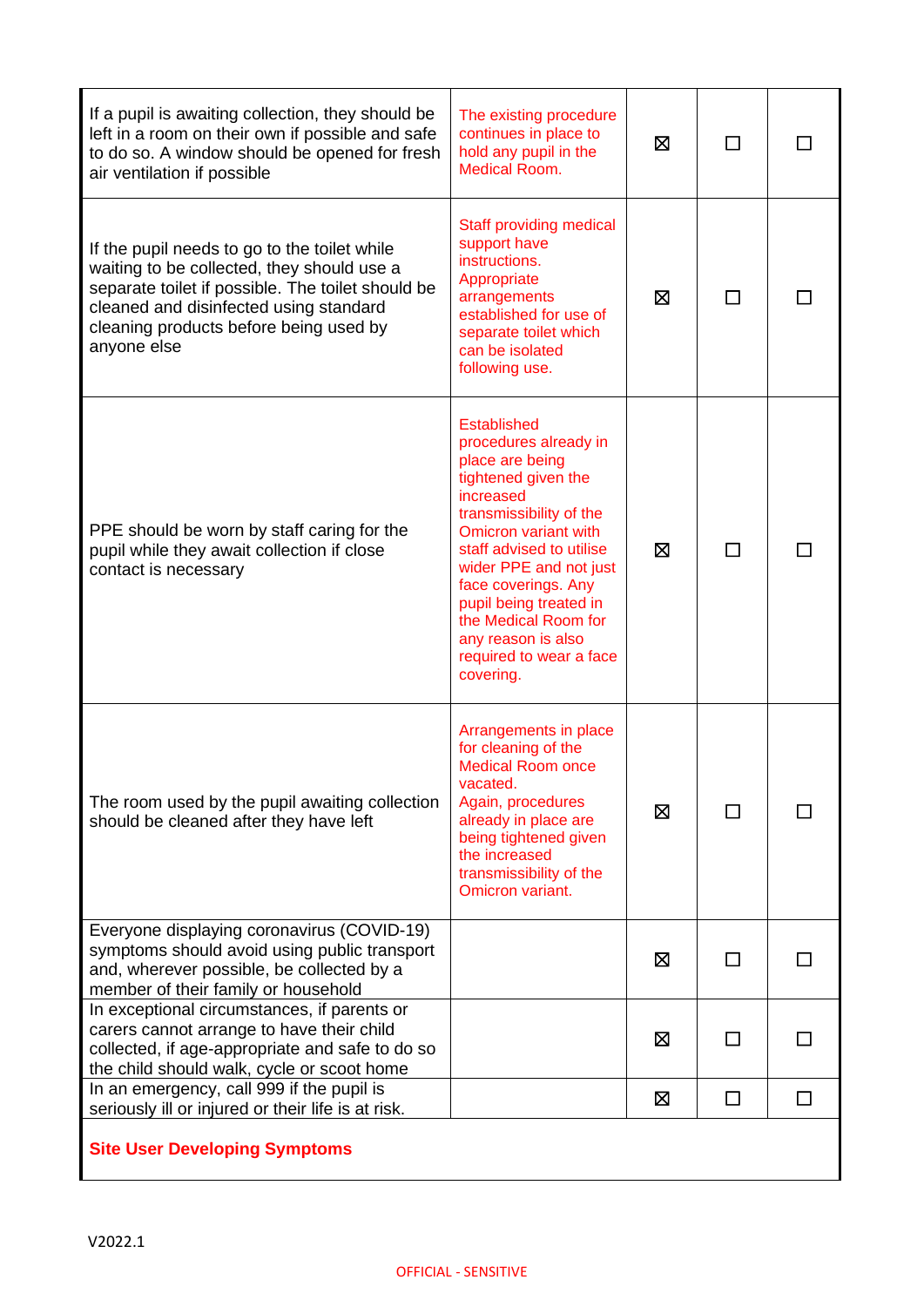| Schools must ensure that staff members and<br>parents/carers understand that they will need<br>to be ready and willing to book a test if they<br>are displaying symptoms. The main symptoms<br>are a high temperature, a new continuous<br>cough and/or a loss or change to your sense<br>of smell or taste. Staff and pupils must not<br>come into the school if they have symptoms,<br>and must be sent home to self-isolate if they<br>develop them in school. All children can be<br>tested if they have symptoms, including<br>children under 5, but children aged 11 and<br>under will need to be helped by their parents<br>or carers if using a home testing kit | That guidance has<br>been shared<br>repeatedly with<br>parents, pupils and<br>staff.<br>The procedure seems<br>to be well understood<br>and embedded across<br>the School community<br>but there is no<br>complacency and<br>guidance is reinforced<br>in response to every<br>report of a positive<br>lateral flow test or<br>report of other<br>symptoms.<br>Government<br>announcements on 5<br>January will change<br>this effective 11<br>January, with a lateral-<br>flow test being<br>considered sufficient<br>evidence of a positive<br>result without a<br>supporting PCR test. | ⊠ | $\Box$       |   |
|--------------------------------------------------------------------------------------------------------------------------------------------------------------------------------------------------------------------------------------------------------------------------------------------------------------------------------------------------------------------------------------------------------------------------------------------------------------------------------------------------------------------------------------------------------------------------------------------------------------------------------------------------------------------------|-------------------------------------------------------------------------------------------------------------------------------------------------------------------------------------------------------------------------------------------------------------------------------------------------------------------------------------------------------------------------------------------------------------------------------------------------------------------------------------------------------------------------------------------------------------------------------------------|---|--------------|---|
| Secondary school pupils should continue to<br>test twice weekly at home                                                                                                                                                                                                                                                                                                                                                                                                                                                                                                                                                                                                  | The School has<br>continued to secure<br>and issue an adequate<br>supply of test kits to all<br>pupils.                                                                                                                                                                                                                                                                                                                                                                                                                                                                                   | ⊠ |              |   |
| Staff in all settings should undertake twice<br>weekly home tests                                                                                                                                                                                                                                                                                                                                                                                                                                                                                                                                                                                                        | The School has<br>continued to make test<br>kits available to all<br>staff and to remind<br>them of the importance<br>of continued testing.                                                                                                                                                                                                                                                                                                                                                                                                                                               | ⊠ |              |   |
| Secondary schools should retain a small<br>asymptomatic testing site (ATS) on-site until<br>further notice so they can offer testing to<br>pupils who are unable to test themselves at<br>home                                                                                                                                                                                                                                                                                                                                                                                                                                                                           | A location has been<br>designated and the<br>facility can be made<br>available if required.                                                                                                                                                                                                                                                                                                                                                                                                                                                                                               | ⊠ | П            |   |
| There is no need for primary age pupils (those<br>in year 6 and below) to regularly test, unless<br>they have been identified as a contact for<br>someone who has tested positive for Covid-19<br>and therefore advised to take lateral flow tests<br>every day for 7 days                                                                                                                                                                                                                                                                                                                                                                                               |                                                                                                                                                                                                                                                                                                                                                                                                                                                                                                                                                                                           | □ | $\mathsf{L}$ | 区 |
| Staff and pupils with a positive LFD test result<br>should self-isolate in line with the stay at home<br>guidance for households with possible or<br>confirmed coronavirus (COVID-19) infection.<br>They will also need to get a free PCR test to<br>check if they have COVID-19.                                                                                                                                                                                                                                                                                                                                                                                        | <b>Guidance shared</b><br>repeatedly with<br>parents, pupils and<br>staff.                                                                                                                                                                                                                                                                                                                                                                                                                                                                                                                |   |              |   |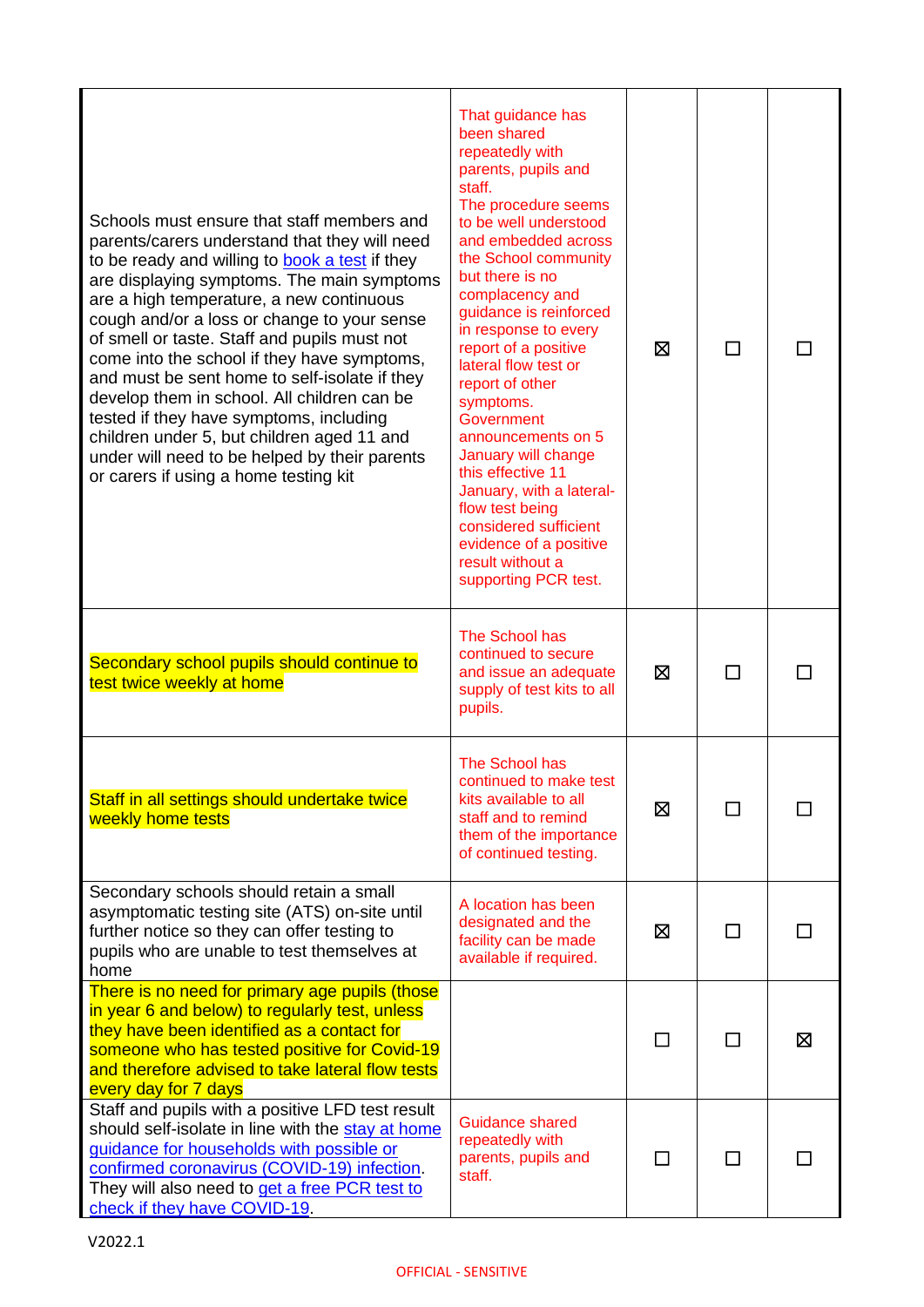| If the PCR test is taken within 2 days of the<br>positive lateral flow test, and is negative, it<br>overrides the self-test LFD test and the pupil<br>can return to school, as long as the individual<br>doesn't have COVID-19 symptoms                   | Guidance shared<br>repeatedly with<br>parents, pupils and<br>staff but will soon be<br>suspended.                                                                            | ⊠ | $\mathsf{L}$ |  |
|-----------------------------------------------------------------------------------------------------------------------------------------------------------------------------------------------------------------------------------------------------------|------------------------------------------------------------------------------------------------------------------------------------------------------------------------------|---|--------------|--|
| Whilst awaiting the confirmatory PCR result,<br>the individual should continue to self-isolate                                                                                                                                                            | <b>Guidance shared</b><br>repeatedly with<br>parents, pupils and<br>staff but will soon be<br>over-ridden when<br>instruction for an<br>additional PCR test is<br>suspended. | Ø |              |  |
| Those with symptoms are expected to order a<br>test online or visit a test site to take a lab-<br>based polymerase chain reaction (PCR) test<br>to check if they have the virus                                                                           | Guidance shared<br>repeatedly with<br>parents, pupils and<br>staff but will soon be<br>suspended.                                                                            | 区 | ΙI           |  |
| Pupils, staff and other adults should follow<br>public health advice on when to self-isolate<br>and what to do                                                                                                                                            | <b>Guidance shared</b><br>repeatedly with<br>parents, pupils and<br>staff.                                                                                                   | ⊠ | ΙI           |  |
| Individuals may now take LFD tests on day 6<br>and day 7 of their self-isolation period. Those<br>who receive two negative test results are no<br>longer required to complete 10 full days of<br>self-isolation                                           | Guidance shared with<br>parents, pupils and<br>staff.                                                                                                                        | ⊠ | П            |  |
| Anyone who is unable to take LFD tests will<br>need to complete the full 10 day period of self-<br><i>isolation</i>                                                                                                                                       | Guidance shared with<br>parents, pupils and<br>staff.                                                                                                                        | Ŋ |              |  |
| <b>Inadequate Hand Washing/Personal Hygiene</b>                                                                                                                                                                                                           |                                                                                                                                                                              |   |              |  |
| Staff/pupils/cleaners/contractors etc. will be<br>reminded to clean their hands regularly,<br>including;<br>when they arrive at the school<br>when they return from breaks<br>when they change rooms<br>$\bullet$<br>before and after eating<br>$\bullet$ | <b>Guidance shared</b><br>repeatedly with<br>parents, pupils and<br>staff.                                                                                                   | ⊠ |              |  |
| Consideration given to how often pupils and<br>staff will need to wash their hands and<br>incorporated time for this is in timetables or<br>lesson plans                                                                                                  | <b>Five minute transition</b><br>times have been<br>introduced between<br>lessons.                                                                                           | ⊠ |              |  |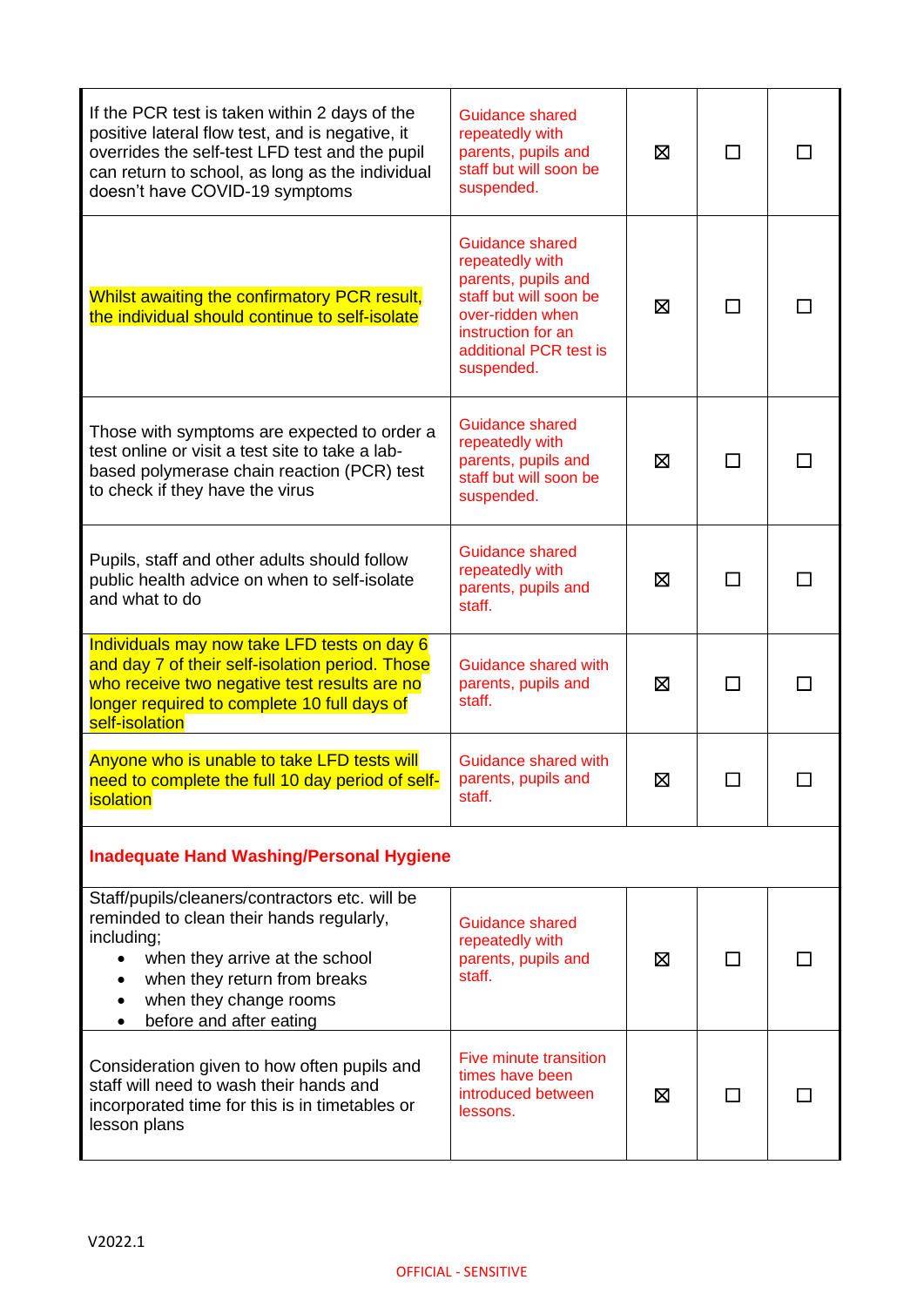| Staff working with pupils who spit<br>uncontrollably may want more opportunities to<br>wash their hands than other staff                                                                                                                                                                                      |                                                                                                                                                                                                                                                                                                                                                                                                                          | ΓI     | П | ⊠ |
|---------------------------------------------------------------------------------------------------------------------------------------------------------------------------------------------------------------------------------------------------------------------------------------------------------------|--------------------------------------------------------------------------------------------------------------------------------------------------------------------------------------------------------------------------------------------------------------------------------------------------------------------------------------------------------------------------------------------------------------------------|--------|---|---|
| Pupils who use saliva as a sensory stimulant<br>or who struggle with 'catch it, bin it, kill it' may<br>also need more opportunities to wash their<br>hands and this has been considered                                                                                                                      |                                                                                                                                                                                                                                                                                                                                                                                                                          | ΓI     |   | 区 |
| Help given to pupils with complex needs to<br>clean their hands properly                                                                                                                                                                                                                                      |                                                                                                                                                                                                                                                                                                                                                                                                                          | $\Box$ | □ | Σ |
| Risk assessments for pupils with complex<br>needs that may struggle to maintain as good<br>respiratory hygiene as their peers, for example<br>those who spit uncontrollably or use saliva as<br>a sensory stimulant, have been updated in<br>order to support these pupils and the staff<br>working with them |                                                                                                                                                                                                                                                                                                                                                                                                                          |        |   | ⊠ |
| Hands are washed with liquid soap & water for<br>a minimum of 20 seconds                                                                                                                                                                                                                                      | Guidance shared with<br>parents, pupils and<br>staff.<br>A significant range of<br>additional<br>handwashing facilities<br>were installed in 2020<br>and remain in place.<br>Pupils are instructed to<br>wash their hands on<br>arrival at the School<br>and all pupils are<br>directed to wash their<br>hands again before<br>eating at lunchtime.                                                                      | ⊠      |   |   |
| The school has considered whether they have<br>enough hand washing or hand sanitiser<br>'stations' available so that all pupils and staff<br>can clean their hands regularly                                                                                                                                  | A significant range of<br>additional<br>handwashing facilities<br>and sanitiser<br>dispensers were<br>installed in 2020 and<br>remain in place.<br>Around 30 sanitiser<br>dispensers were<br>replaced at the end of<br>December 2021 to<br>ensure that all are<br>working effectively.<br>Cleaning staff are<br>instructed to ensure<br>that dispensers are<br>topped up as part of<br>their routine around<br>the site. | ⊠      |   |   |
| Alcohol based hand cleansers/gels can only<br>be used if soap and water are not available,<br>but is not a substitute for hand washing. Such<br>gels MUST ONLY BE USED UNDER CLOSE<br>SUPERVISION. In normal circumstances                                                                                    | The School has a<br>variety of hand<br>cleansing and<br>sanitising products<br>available. Alcohol<br>based cleaners are                                                                                                                                                                                                                                                                                                  | ⊠      |   |   |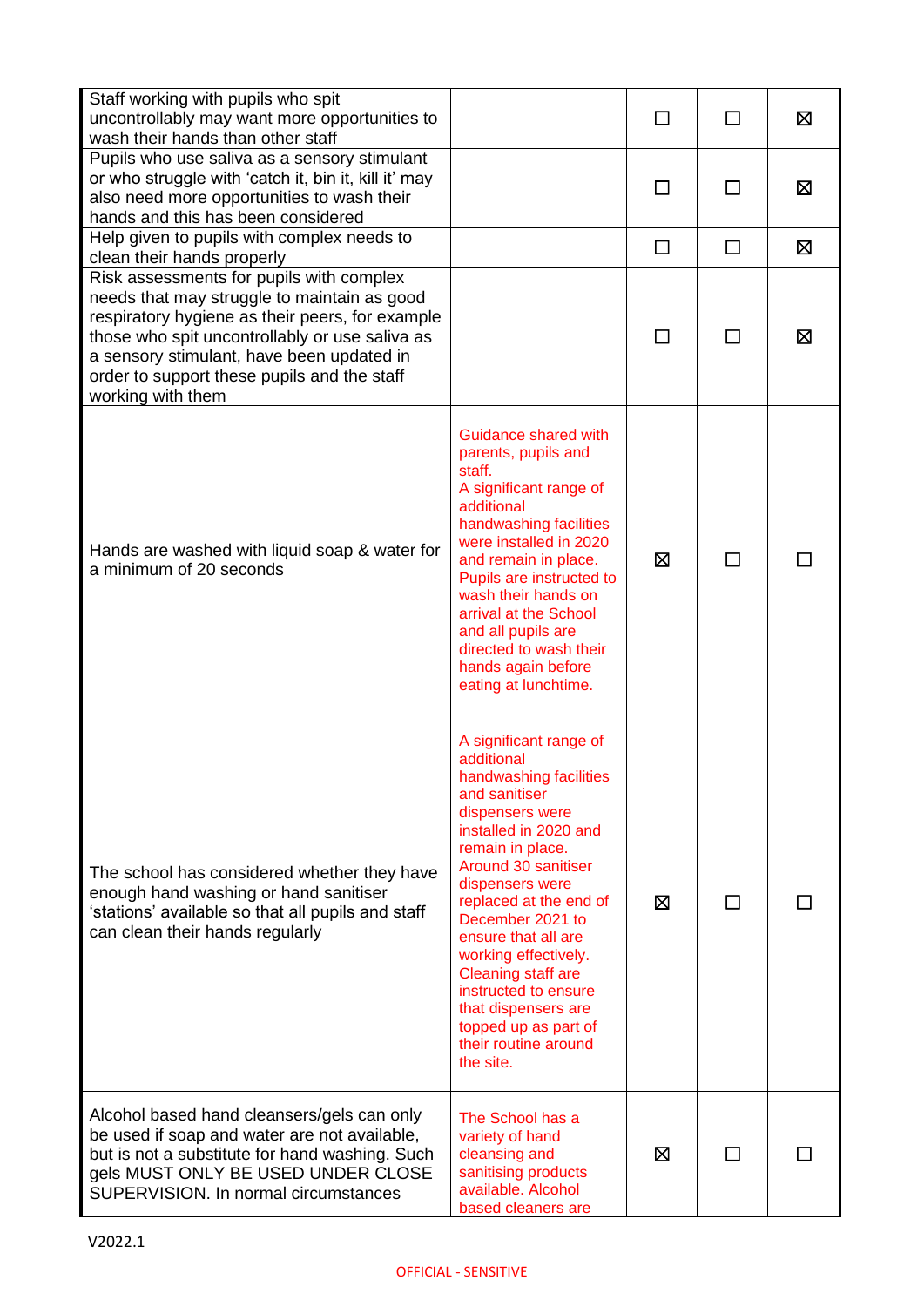| pupils should not be using alcohol based hand<br>cleansers because of the risk of ingestion                                                                                                                                    | used in wall mounted<br>dispensers. Other<br>dispensers contain<br>non-alcohol gels and<br>soap products.                                                                                                                        |   |                |        |
|--------------------------------------------------------------------------------------------------------------------------------------------------------------------------------------------------------------------------------|----------------------------------------------------------------------------------------------------------------------------------------------------------------------------------------------------------------------------------|---|----------------|--------|
| School has embedded hand washing routines<br>into school culture, supported by behaviour<br>expectations to help ensure younger pupils<br>and those with complex needs understand the<br>need to follow them                   | Pupils are encouraged<br>to use the facilities<br>throughout the day.                                                                                                                                                            | ⊠ |                |        |
| The 'catch it, bin it, kill it' approach is very<br>important and is promoted                                                                                                                                                  | tissues and use them to catch you<br>cough or sneeze.<br>an live for several hours or<br>tissues. Dispose of your tissue as soon as<br>germs to ever<br>surface you touch. Clean your hands as<br>soon as you can.<br><b>NHS</b> | ⊠ | П              |        |
| Disposable tissues are available in each room<br>for both staff and pupil use                                                                                                                                                  |                                                                                                                                                                                                                                  | ⊠ | ΙI             |        |
| Bins (ideally lidded pedal bins) for tissues are<br>available in each room                                                                                                                                                     |                                                                                                                                                                                                                                  | ⊠ | □              | П      |
| School has embedded the 'catch it, bin it, kill it'<br>approach to ensure younger pupils and those<br>with complex needs get this right, and that all<br>pupils understand that this is now part of how<br>the school operates |                                                                                                                                                                                                                                  |   |                | ⊠      |
| <b>Inadequate Personal Protection &amp; PPE</b>                                                                                                                                                                                |                                                                                                                                                                                                                                  |   |                |        |
| Face coverings are worn when moving around<br>the premises, outside of classrooms, such as<br>in corridors and communal areas in<br>Secondary Schools by pupils or students in<br>Year 7 and above unless they are exempt      | Guidance shared with<br>parents, pupils and<br>staff.                                                                                                                                                                            | ⊠ | $\blacksquare$ |        |
| Face coverings are worn in classrooms by all<br>pupils in Year 7 or above unless they are<br>exempt                                                                                                                            | Guidance shared with<br>parents, pupils and<br>staff.                                                                                                                                                                            | ⊠ | П              |        |
| Face coverings are not worn in situations<br>where wearing a face covering would impact<br>on the ability to take part in exercise or<br>strenuous activity, for example in PE lessons                                         |                                                                                                                                                                                                                                  | ⊠ | П              | ΙI     |
| Teachers are not expected to wear a face<br>covering in the classroom if they are at the<br>front of the class, to support education<br>delivery, although settings are<br>sensitive to the needs of individual teachers       | Guidance shared with<br>parents, pupils and<br>staff. However, staff<br>may wear face<br>coverings if they<br>choose to do so.                                                                                                   | Ø | П              | LΙ     |
| Other adults in the classroom DO wear face<br>coverings unless they are exempt                                                                                                                                                 | Guidance shared with<br>pupils and staff.                                                                                                                                                                                        | Ø | $\Box$         | $\Box$ |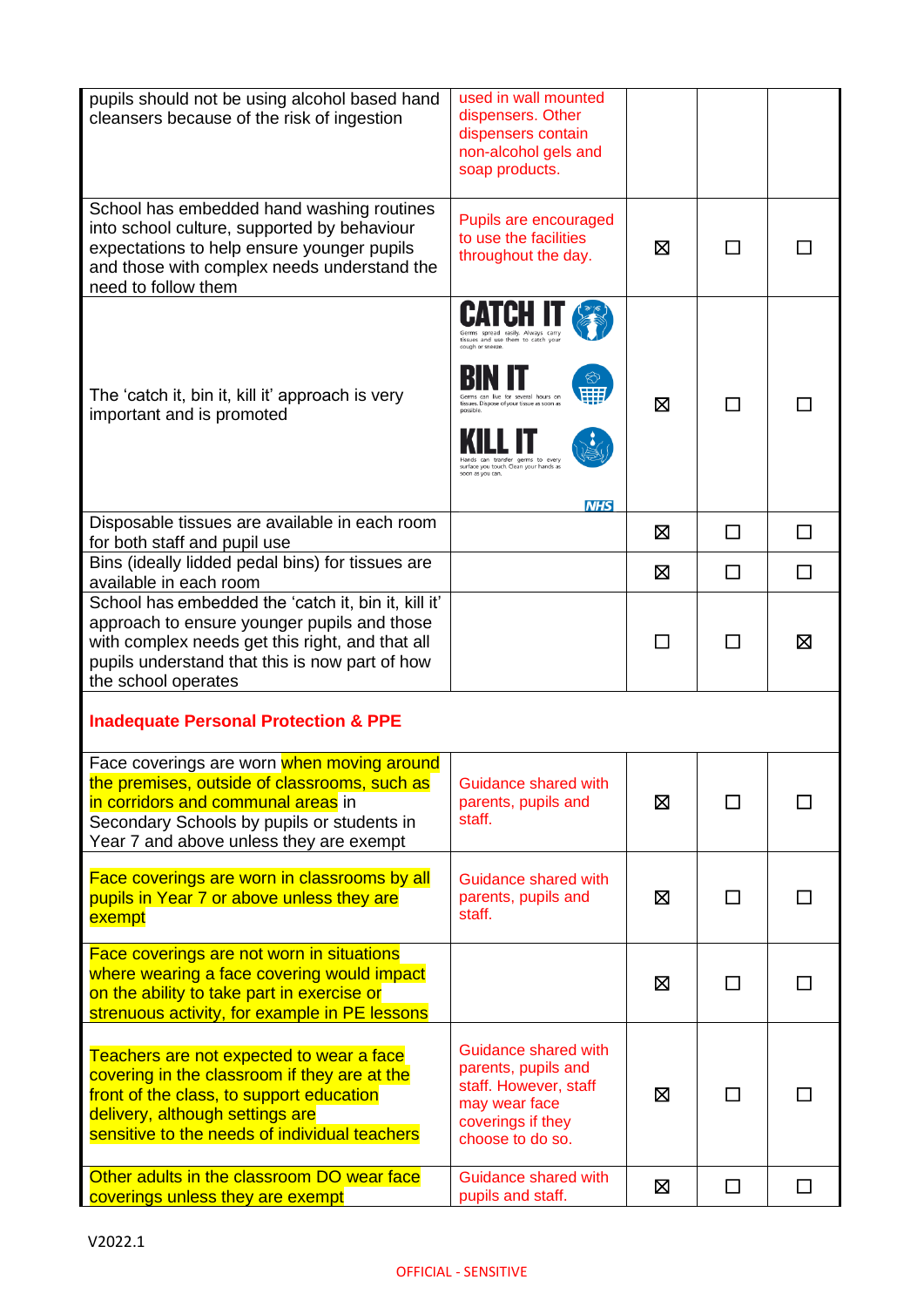| Pupils or students (in year 7 or above) should<br>continue to wear face coverings on public and<br>dedicated school transport, unless they are<br>exempt                                                                                                                                                                                                                                                                                                                                      | Guidance shared with<br>parents, pupils and<br>staff.                                                                                                                                 | ⊠ | ΙI           |   |
|-----------------------------------------------------------------------------------------------------------------------------------------------------------------------------------------------------------------------------------------------------------------------------------------------------------------------------------------------------------------------------------------------------------------------------------------------------------------------------------------------|---------------------------------------------------------------------------------------------------------------------------------------------------------------------------------------|---|--------------|---|
| We are mindful and respectful of such<br>circumstances where people may not be able<br>to wear a face covering                                                                                                                                                                                                                                                                                                                                                                                | Guidance shared with<br>parents, pupils and<br>staff. A confidential list<br>of pupils who are<br>exempt has been<br>circulated to staff.                                             | ⊠ | $\mathsf{L}$ |   |
| <b>Transparent face coverings, which may assist</b><br>communication with someone who relies on lip<br>reading, clear sound or facial expression to<br>communicate, can also be worn                                                                                                                                                                                                                                                                                                          | Noted but not currently<br>applicable.                                                                                                                                                | П | П            | ⊠ |
| School has a small contingency supply of face<br>coverings available for people who:<br>are struggling to access a face<br>covering<br>are unable to use their face covering<br>as it has become damp, soiled or<br>unsafe<br>have forgotten their face covering                                                                                                                                                                                                                              | The School has a<br>supply and face<br>coverings have been<br>made available on<br>request throughout the<br>pandemic. In January<br>2022 a stock was<br>placed in each<br>classroom. | ⊠ | $\Box$       |   |
| Face coverings (whether transparent or cloth)<br>should fit securely around the face to cover<br>the nose and mouth and be made with a<br>breathable material capable of filtering<br>airborne particles                                                                                                                                                                                                                                                                                      |                                                                                                                                                                                       | ⊠ |              |   |
| Face visors or shields can be worn by those<br>exempt from wearing a face covering but they<br>are not an equivalent alternative in terms of<br>source control of virus transmission                                                                                                                                                                                                                                                                                                          | Guidance information<br>has been shared.                                                                                                                                              | ⊠ |              |   |
| Clear instructions are provided to staff on how<br>to put on, remove, store and dispose of face<br>coverings, to avoid inadvertently increasing<br>the risks of transmission                                                                                                                                                                                                                                                                                                                  | <b>Guidance shared with</b><br>parents, pupils and<br>staff.                                                                                                                          | ⊠ |              |   |
| When wearing a face covering, staff, visitors<br>and pupils should:<br>wash their hands thoroughly with soap<br>and water for 20 seconds or use hand<br>sanitiser before putting a face covering<br>on<br>avoid touching the part of the face<br>covering in contact with the mouth and<br>nose, as it could be contaminated with<br>the virus<br>change the face covering if it becomes<br>damp or if they've touched the part of<br>the face covering in contact with the<br>mouth and nose | Guidance has been<br>shared with parents,<br>pupils and staff, but<br>clearly the actions of<br>individuals are down to<br>them.                                                      | ⊠ |              |   |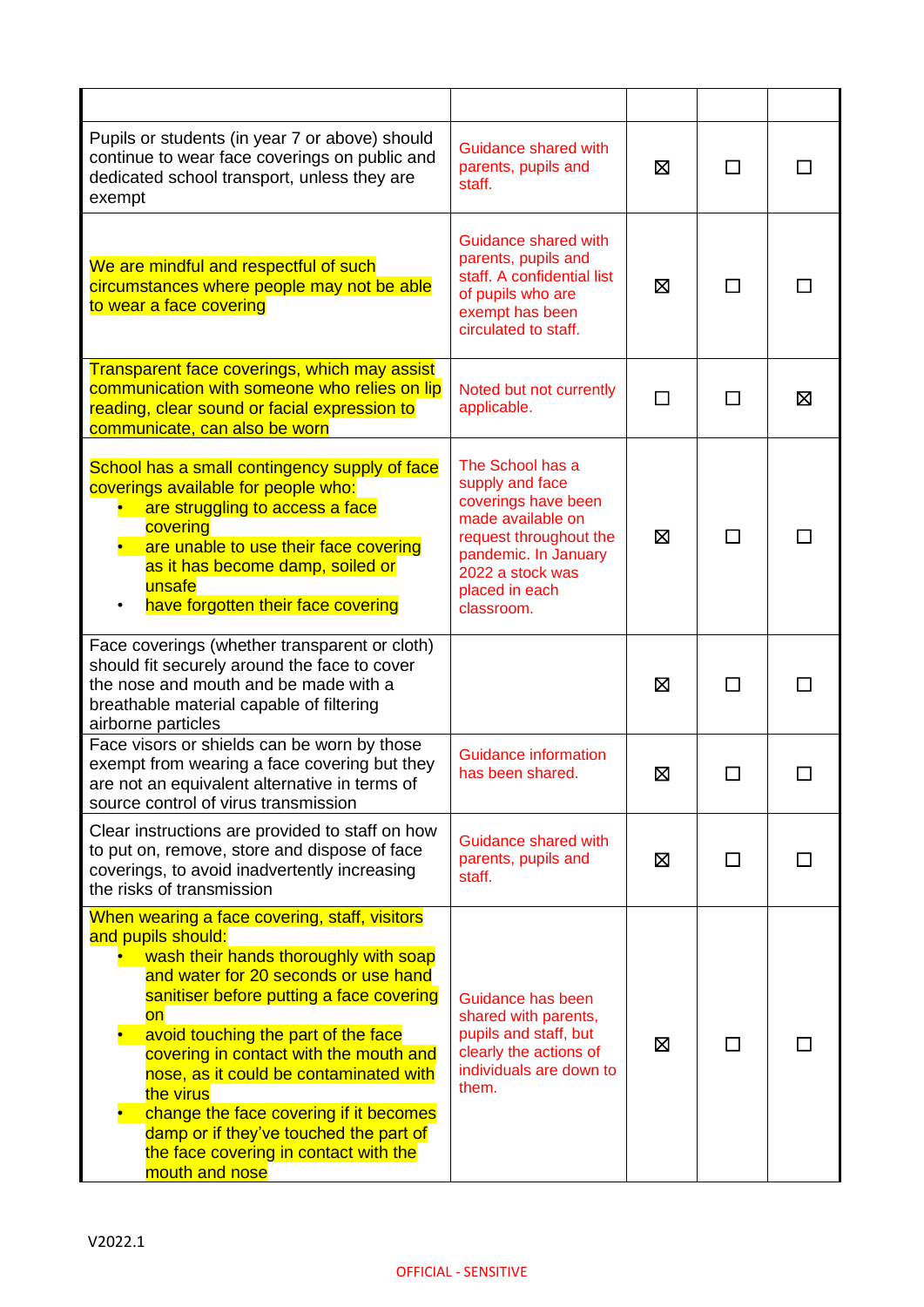| avoid taking it off and putting it back on<br>a lot in quick succession to minimise<br>potential contamination                                                                                                                                                                                                                                                                                                                                                                                                                                                                                                                                                                                   |                                                                                                                                                              |   |        |   |
|--------------------------------------------------------------------------------------------------------------------------------------------------------------------------------------------------------------------------------------------------------------------------------------------------------------------------------------------------------------------------------------------------------------------------------------------------------------------------------------------------------------------------------------------------------------------------------------------------------------------------------------------------------------------------------------------------|--------------------------------------------------------------------------------------------------------------------------------------------------------------|---|--------|---|
| When removing a face covering, staff, visitors<br>and pupils should:<br>wash their hands thoroughly with soap<br>and water for 20 seconds or use hand<br>sanitiser before removing<br>only handle the straps, ties or clips<br>not give it to someone else to use<br>if single-use, dispose of it carefully in a<br>household waste bin and do not<br>recycle<br>once removed, store reusable face<br>coverings in a plastic bag until there is<br>an opportunity to wash them.<br>if reusable, wash it in line with<br>manufacturer's instructions at the<br>highest temperature appropriate for the<br>fabric<br>wash their hands thoroughly with soap<br>and water for 20 seconds or use hand | Guidance has been<br>shared with parents,<br>pupils and staff, but<br>clearly the actions of<br>individuals are down to<br>them.                             | ⊠ |        |   |
| sanitiser once removed<br>Where a face covering becomes damp, it<br>should not be worn and the face covering<br>should be replaced carefully                                                                                                                                                                                                                                                                                                                                                                                                                                                                                                                                                     | Guidance has been<br>shared with parents,<br>pupils and staff, but<br>clearly the actions of<br>individuals are down to<br>them.                             | ⊠ |        |   |
| PPE for coronavirus (COVID-19) is required<br>when performing aerosol generating<br>procedures (AGPs)                                                                                                                                                                                                                                                                                                                                                                                                                                                                                                                                                                                            |                                                                                                                                                              | ⊠ |        |   |
| When working with children and young people<br>who cough, spit or vomit but do not have<br>coronavirus (COVID-19) symptoms, only any<br>PPE that would be routinely worn, is worn                                                                                                                                                                                                                                                                                                                                                                                                                                                                                                                |                                                                                                                                                              |   |        | 区 |
| <b>Visitors, Contractors &amp; Spread of Coronavirus</b>                                                                                                                                                                                                                                                                                                                                                                                                                                                                                                                                                                                                                                         |                                                                                                                                                              |   |        |   |
| School strongly encourages parents and other<br>visitors to take a lateral flow<br>device (LFD) test before entering the school                                                                                                                                                                                                                                                                                                                                                                                                                                                                                                                                                                  | The request has been<br>shared but it is<br>voluntary rather than<br>mandatory and the<br>School does not (and<br>cannot) ask for<br>evidence.               | ⊠ |        |   |
| Key contractors are made aware of the<br>school's control measures and ways of<br>working                                                                                                                                                                                                                                                                                                                                                                                                                                                                                                                                                                                                        | <b>Guidance and</b><br>requirements shared in<br>advance.<br>Wherever possible,<br>contractors' visits are<br>scheduled outside the<br>normal days and hours | ⊠ | $\Box$ |   |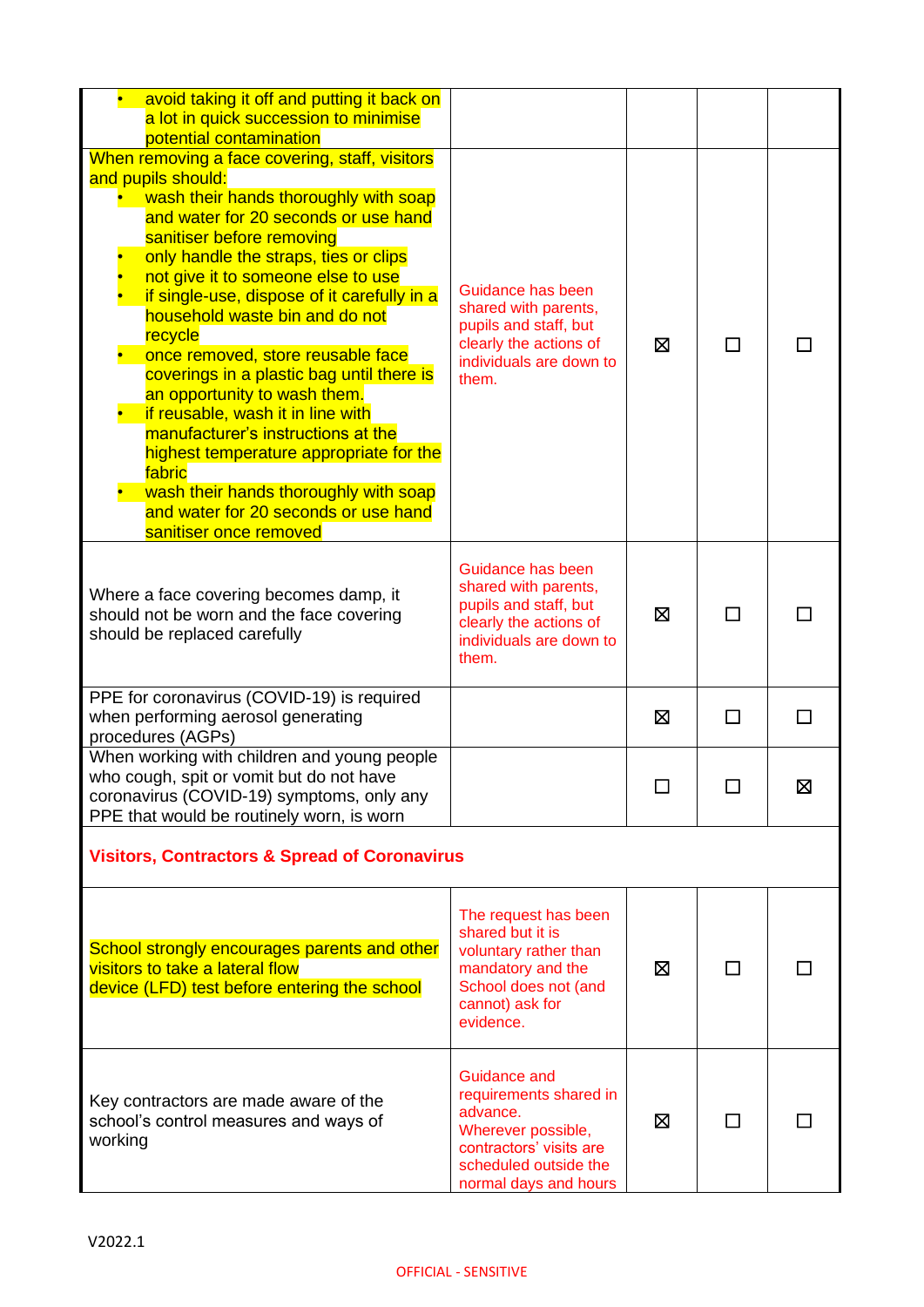|                                                                                                                                                                                                                   | of the School's                                                                                                                                                                                                                                                                                                                                                            |   |    |   |
|-------------------------------------------------------------------------------------------------------------------------------------------------------------------------------------------------------------------|----------------------------------------------------------------------------------------------------------------------------------------------------------------------------------------------------------------------------------------------------------------------------------------------------------------------------------------------------------------------------|---|----|---|
|                                                                                                                                                                                                                   | operation.                                                                                                                                                                                                                                                                                                                                                                 |   |    |   |
| School ensures site guidance on is explained<br>to visitors and contractors on or before arrival                                                                                                                  |                                                                                                                                                                                                                                                                                                                                                                            | ⊠ | □  | П |
| Contractors to provide updated risk<br>assessment prior to visit which includes their<br>own controls round infection spread<br>prevention                                                                        | The School can control<br>the activities of<br>contractors whilst on<br>site but has no method<br>of controlling<br>behaviours elsewhere.<br>For example, the<br>School would not know<br>and cannot control<br>several individuals<br>from a contractor<br>sharing a vehicle and<br>what measures they<br>may take in wearing<br>face coverings in such<br>circumstances. | ⊠ |    |   |
| As normal, school engages with their local<br>immunisation providers to provide<br>immunisation programmes on site, ensuring<br>these are delivered in keeping with the<br>school's control measures              | If required.                                                                                                                                                                                                                                                                                                                                                               | ⊠ | ΙI |   |
| <b>Inadequate Ventilation</b>                                                                                                                                                                                     |                                                                                                                                                                                                                                                                                                                                                                            |   |    |   |
| Co2 monitors used and monitored to detect<br>areas of poor ventilation                                                                                                                                            | 30 CO2 monitors have<br>been deployed around<br>the School and<br>readings checked in all<br>areas. There are no<br>rooms which have<br>breached the CO <sub>2</sub><br>threshold when<br>ventilated and almost<br>all are towards the<br>lower end of the<br>reading spectrum.                                                                                            | ⊠ | П  |   |
| Where Co2 monitor readings are consistently<br>high for at least 1 week (1500ppm or higher)<br>the school has either bid for air cleaning units<br>(HEPA filtration) or purchased units to improve<br>ventilation | No rooms at the<br>School have come<br>anywhere near this<br>level.                                                                                                                                                                                                                                                                                                        | ⊠ |    |   |
| Occupied spaces must always be well<br>ventilated and a comfortable teaching<br>environment maintained                                                                                                            | The maximisation of<br>ventilation throughout<br>the School's buildings<br>has been at the core of<br>measures during the<br>Autumn Term.<br>Staff instructed to<br>ensure windows and<br>doors remain open<br>(other than fire doors).                                                                                                                                    | ⊠ |    |   |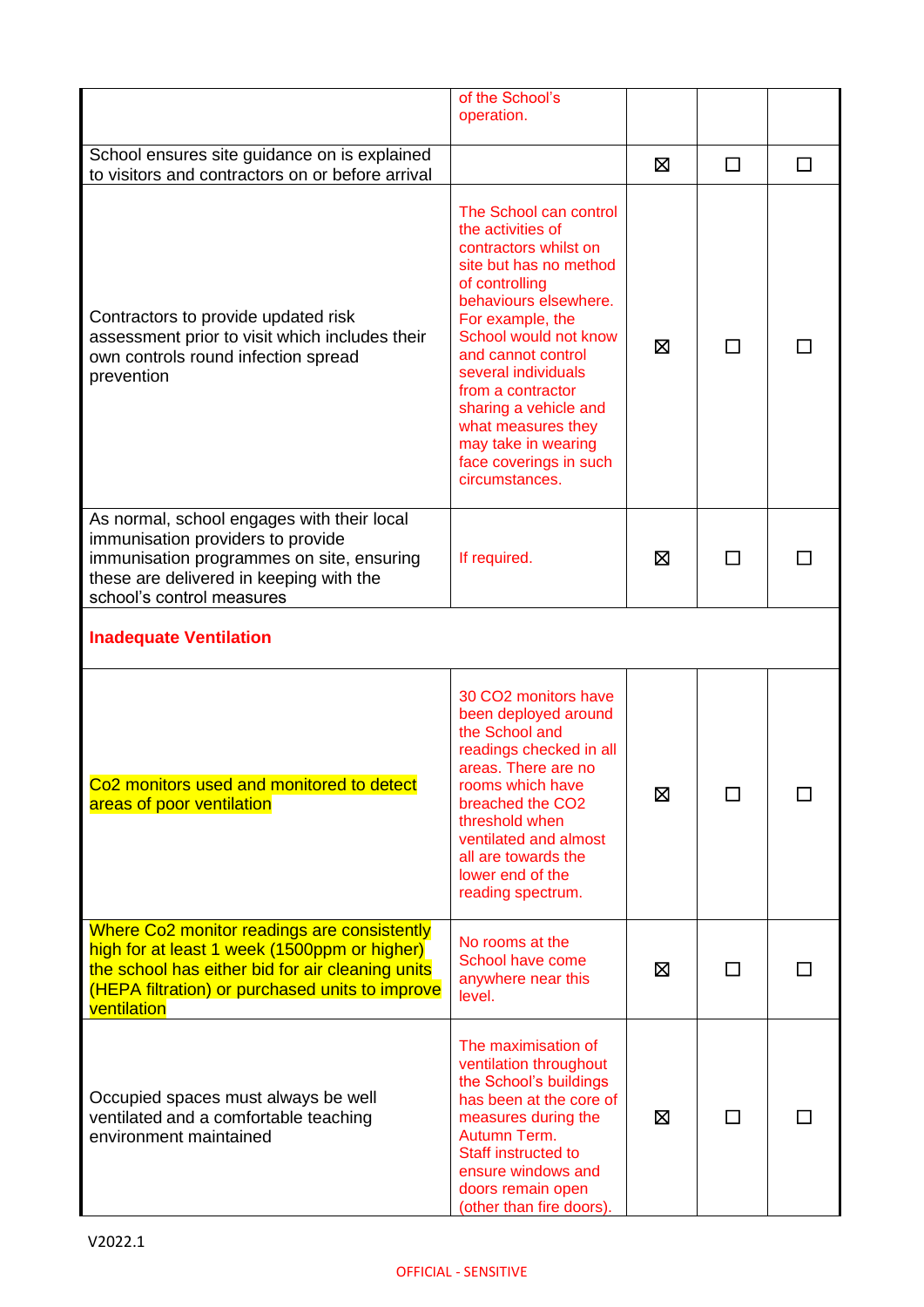| Ventilate spaces with outdoor air                                                                                                                                       | Staff instructed to<br>ensure windows and<br>doors remain open<br>(other than fire doors).                                                                                                                                                                                                                                                                                       | ⊠       | □      |        |
|-------------------------------------------------------------------------------------------------------------------------------------------------------------------------|----------------------------------------------------------------------------------------------------------------------------------------------------------------------------------------------------------------------------------------------------------------------------------------------------------------------------------------------------------------------------------|---------|--------|--------|
| Where possible, occupied room windows<br>should be open                                                                                                                 | Staff given guidance.                                                                                                                                                                                                                                                                                                                                                            | ⊠       | $\Box$ | $\Box$ |
| Switch air handling units with recirculation to<br>100% outdoor air where this is not possible,<br>systems are operated as normal                                       |                                                                                                                                                                                                                                                                                                                                                                                  | $\perp$ | П      | ⊠      |
| Prop doors open, where safe to do so (bearing<br>in mind fire safety and safeguarding), to limit<br>use of door handles and assist with creating a<br>throughput of air | Staff instructed to<br>ensure windows and<br>doors remain open<br>(other than fire doors).                                                                                                                                                                                                                                                                                       | ⊠       | l.     |        |
| In cold weather where the school heating<br>system is activated, windows are open to<br>provide trickle ventilation rather than being<br>fully open                     | Staff given guidance.<br>Pupils allowed to wear<br>coats in classrooms.                                                                                                                                                                                                                                                                                                          | ⊠       | П      |        |
| Consideration given to opening high level<br>windows in preference to low level to reduce<br>draughts                                                                   |                                                                                                                                                                                                                                                                                                                                                                                  | ⊠       | П      |        |
| Consideration given to only opening every<br>other window instead of all windows when the<br>heating is activated                                                       |                                                                                                                                                                                                                                                                                                                                                                                  | X       | П      |        |
| If school needs to use additional heaters they<br>only use sealed, oil filled electric heaters                                                                          | Not suitable for use or<br>necessary in most<br>classrooms given<br>existing heating<br>installations.<br>Small number added<br>in some office<br>accommodation.<br>Separate issue of<br>electrical safety and<br>overloading of circuits<br>needs to be<br>considered. Staff<br>instructed not to<br>introduce anything<br>without the agreement<br>of the Premises<br>Manager. | ⊠       | П      |        |
| <b>Arrangements for Boarding Schools During Pandemic</b>                                                                                                                |                                                                                                                                                                                                                                                                                                                                                                                  |         |        |        |
| Where pupils travel from abroad to attend a<br>boarding school you will need to explain the<br>rules to pupils and their parents before they<br>travel to the UK        |                                                                                                                                                                                                                                                                                                                                                                                  | ⊓       | $\Box$ | ⊠      |
| All pupils travelling to England must adhere to<br>travel legislation, details of which are set out in<br>government travel advice                                      |                                                                                                                                                                                                                                                                                                                                                                                  | $\Box$  | $\Box$ | ⊠      |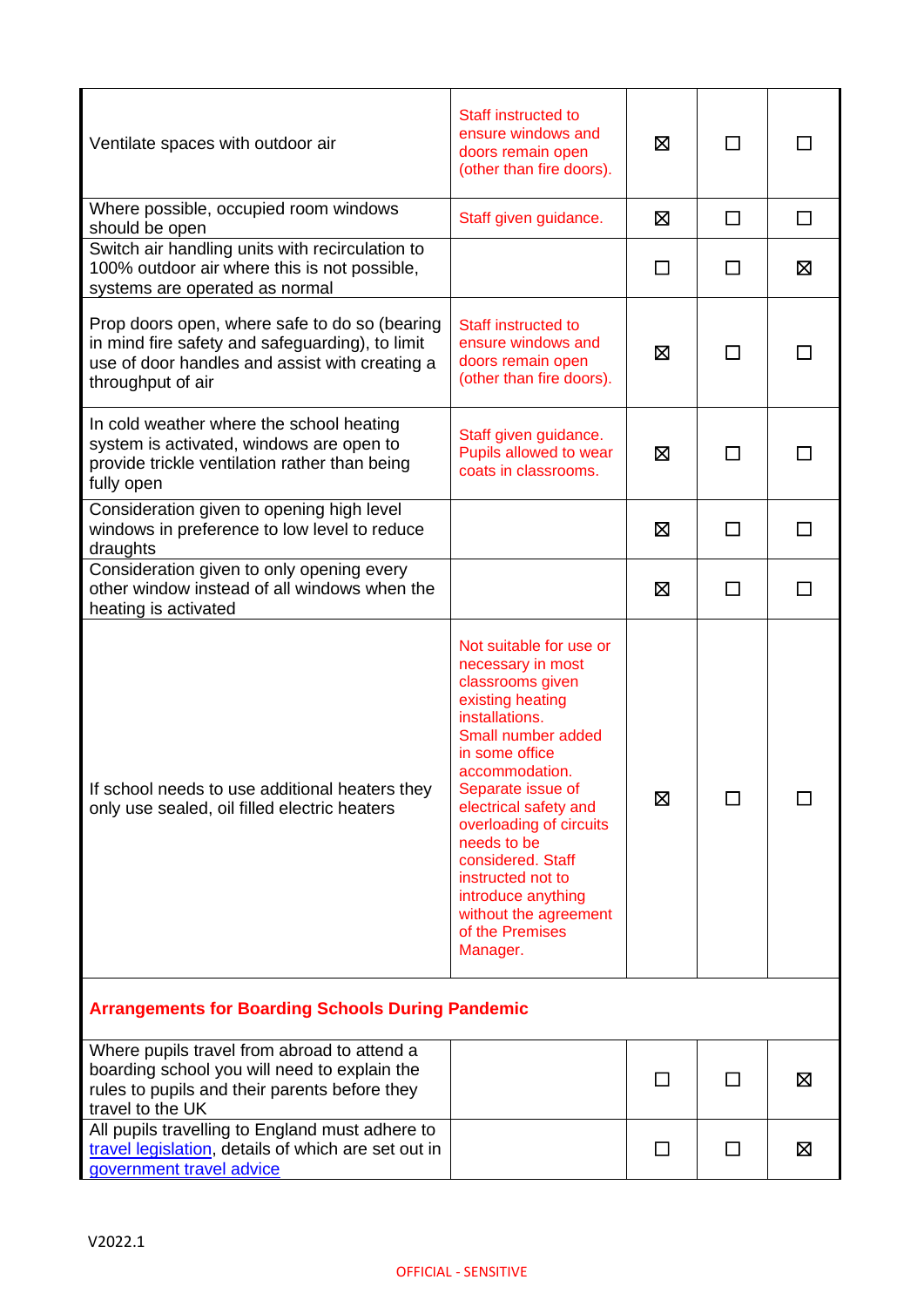| isolating in their family home                                                                                      | If a child in a boarding school shows<br>symptoms, they should initially self-isolate in<br>their residential setting household. Most<br>children will benefit from self-isolating in their<br>boarding house so that their usual support can<br>continue. Others will benefit more from self- |                     |  |                                                |                                    |              |      | ⊠               |
|---------------------------------------------------------------------------------------------------------------------|------------------------------------------------------------------------------------------------------------------------------------------------------------------------------------------------------------------------------------------------------------------------------------------------|---------------------|--|------------------------------------------------|------------------------------------|--------------|------|-----------------|
|                                                                                                                     | Boarding pupils should not use public<br>transport if they are symptomatic                                                                                                                                                                                                                     |                     |  | П                                              |                                    | П            |      | ⊠               |
| open if at all possible                                                                                             | In the case of any localised outbreaks, we<br>expect them to keep the residential provision                                                                                                                                                                                                    |                     |  |                                                |                                    | $\mathsf{L}$ |      | ⊠               |
| setting than returning home                                                                                         | School maintain safe staff ratios, particularly<br>for those pupils or students whose needs<br>mean that they are safer remaining in the                                                                                                                                                       |                     |  |                                                |                                    | $\mathsf{L}$ |      | ⊠               |
|                                                                                                                     |                                                                                                                                                                                                                                                                                                |                     |  |                                                |                                    |              |      |                 |
|                                                                                                                     | Have you consulted with the people/representatives undertaking the<br>activity as part of the preparation of this risk assessment                                                                                                                                                              |                     |  |                                                | Yes $\boxtimes$<br>No <sub>1</sub> |              |      |                 |
| measures                                                                                                            | What is the level of risk for this activity/situation with existing control                                                                                                                                                                                                                    |                     |  | <b>High</b>                                    |                                    | <b>Med</b>   |      | Low<br>M        |
|                                                                                                                     | Is the risk adequately controlled with existing control measures                                                                                                                                                                                                                               |                     |  |                                                | Yes $\boxtimes$                    |              |      | No $\square$    |
| Have you identified any further control measures needed to control<br>the risk and recorded them in the action plan |                                                                                                                                                                                                                                                                                                |                     |  | Yes $\boxtimes$<br>No $\Box$                   |                                    |              |      |                 |
| To be actioned by<br><b>ACTION PLAN</b> (insert additional rows if required)                                        |                                                                                                                                                                                                                                                                                                |                     |  |                                                |                                    |              |      |                 |
|                                                                                                                     |                                                                                                                                                                                                                                                                                                |                     |  |                                                |                                    |              |      |                 |
|                                                                                                                     | Further control measures to reduce risks so far as is<br>reasonably practicable                                                                                                                                                                                                                |                     |  | <b>Name</b>                                    |                                    |              | Date |                 |
|                                                                                                                     |                                                                                                                                                                                                                                                                                                |                     |  |                                                |                                    |              |      |                 |
|                                                                                                                     |                                                                                                                                                                                                                                                                                                |                     |  |                                                |                                    |              |      |                 |
|                                                                                                                     |                                                                                                                                                                                                                                                                                                |                     |  |                                                |                                    |              |      |                 |
|                                                                                                                     |                                                                                                                                                                                                                                                                                                |                     |  |                                                |                                    |              |      |                 |
|                                                                                                                     |                                                                                                                                                                                                                                                                                                |                     |  |                                                |                                    |              |      |                 |
| assessment                                                                                                          | State overall risk level assigned to the task <b>AFTER</b> implementation of<br>control and action plan measures taken as a result of this risk                                                                                                                                                |                     |  | <b>High</b><br>$\mathbb{Z}^2$                  |                                    | <b>Med</b>   |      | Low<br>⊠        |
|                                                                                                                     | Is such a risk level deemed to be as low as reasonably practical?                                                                                                                                                                                                                              |                     |  |                                                | Yes $\boxtimes$                    |              |      | No <sub>1</sub> |
|                                                                                                                     | Is activity still acceptable with this level of risk?                                                                                                                                                                                                                                          |                     |  |                                                | Yes $\boxtimes$                    |              |      | No $\square$    |
|                                                                                                                     | If no, has this been escalated to senior leadership team?                                                                                                                                                                                                                                      |                     |  |                                                | Yes $\Box$                         |              |      | No <sub>1</sub> |
| Assessor(s):<br><b>Position(s):</b>                                                                                 | <b>Alan Wooley</b><br><b>School Business Leader</b><br><b>Alan Coney</b><br><b>Premises Manager</b>                                                                                                                                                                                            | Signature(s):       |  |                                                |                                    |              |      |                 |
| Date:                                                                                                               | 6 January 2022                                                                                                                                                                                                                                                                                 | <b>Review Date:</b> |  | Continuous depending on<br>Government guidance |                                    |              |      |                 |